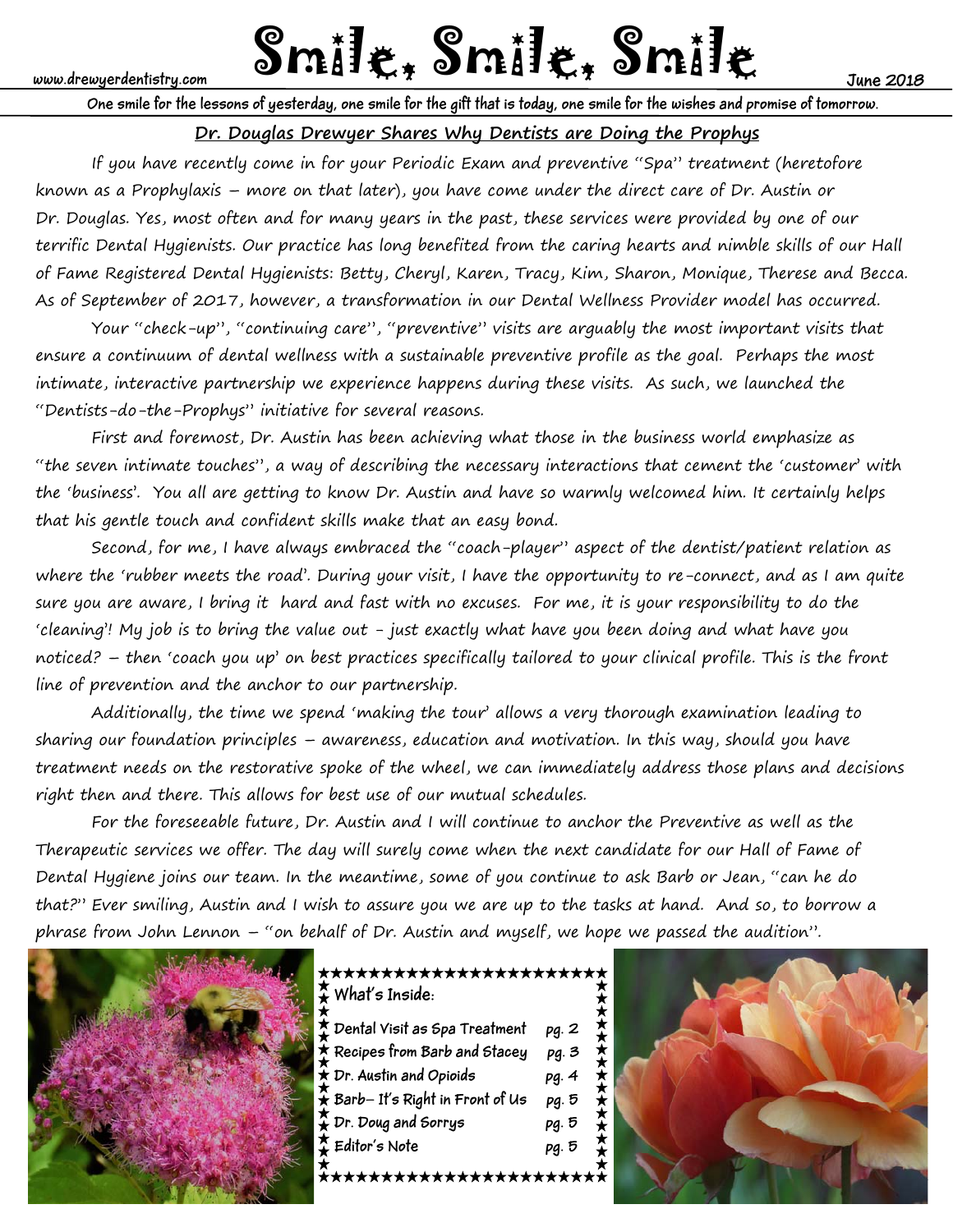#### Dental Visit as Spa Treatment with Dr. Douglas

 Recently I have wondered aloud to many of you whether you consider your dental visit in the same context as you might a visit to a "Spa". I am aware not everyone likes bodywork, and therefore some spa services are not appealing. Others may never have sought such services. What I am really pointing to here is the 'idea' of "spa", a comforting place to go, a therapist to partner with in order that, upon completion of the time together and the experience acquired, one would feel rested, at ease, pampered and well, anticipating being even more at ease, present and soothed than before the visit. Regular spa visits, whether it is a mani/pedi, massage, facial, hair treatment or acupuncture, offer the promise of these rewards as their main attractor. There is a centuries-long history of the benefits connected to spa services, from mineral baths and hot springs to today's cryotherapies and water immersion tanks.

 So what about dispelling the age-old myths around going to the dentist and replacing them with the veracity of what today's dental support services promise? Just what does it take to create the rewards inherent with the understanding of post-spa bliss that can follow your dental visit?

 First and foremost, we have created a soothing, comfortable reception area where you are greeted with welcoming smiles of recognition from Barbara and Jean. Settling in for a moment, you may be amused or entertained with that hour's music selection, our understandably eclectic mix keeps everyone on his or her toes guessing or recognizing tunes from all over the map. A refreshing sip of the teas or coconut water help distance you from the outside world's happenings as you comfortably begin your retreat. Soon, Robin and Stacey warmly welcome you back to the sunlit-sky-gaze of the treatment rooms, with the offer of a blanket or pillows if the support is requested. You are now surrounded by an immaculately clean, ultra-modern treatment room. Kick off your shoes and settle back.

 If you are scheduled for your preventive, continuing care Prophylaxis, the opportunity for a spa-like experience has much to do with how effectively you have been tending yourself in the interval between visits. This is why we emphasize our mutually agreeable determination of an appropriate continuing care interval. In order for this visit to be truly preventive, your at-home dental hygiene must be specifically developed to address your individual needs and skills. With appropriate efficacy-in-effort, the prophylaxis is an experience of a careful finetuning removal of plaque in the most challenging to tend-at-home areas, in the absence of inflammation (bleeding). Add some thorough polishing and, when indicated, a topical Fluoride Varnish application, and you will certainly leave feeling gently, yet comprehensively tended, evaluated, coached and motivated. Added value from our Health History updates, Oral Cancer Screening exams, Sleep Breathing or Medical Cannabis dialogues enhance your experience of support. The peace of mind that follows a 'no worries' report from properly timed digital radiograph updates is always reassuring as well.

 OK, understood. There are visits when the treatment is more involved than your check up. Yet that is no reason to be concerned that those services necessarily carry with them associated discomfort or suffering. After all, if you are presenting for a treatment need to be addressed, the promise is the ultimate resolution of the need towards a successful result with the best chances of long-term comfort, function and beautiful esthetics as the outcome. We know we can have you 'rest assured' during the treatment with the skilled, gentle application of local anesthetics, the safe and comforting use of Nitrous Oxide sedation, and even the use of our Isolite mouth prop isolation device to assure you are safely out of harm's way during treatment. Robin and Stacey are 'right there' to address any requests. I know I have presented for deep tissue massage with muscles in spasm, and the ooch and ouch of manipulation is far surpassed by the relief that follows that therapeutic touch.

 It remains Dr. Douglas' and Dr. Austin's primary goal to provide services of support we are confident are commensurate with the supreme level of care available today. When the situation calls, we have our cadre of trusted specialists for continuing your care at that same level. With that in mind, you can allow yourself the calm and security that is informed by knowing you are being tended with those skills.

 In no small way is your spa experience enhanced by the vigilant, timely, knowledgeable support behind the scenes from Deb, as she ushers all of your benefits paperwork through the maze of steps and follow up, allowing you to relax with the confidence that expense issues will be properly determined and resolved.

 And so, tend yourself with regular dental hygiene practices at home, coupled with appropriate and personally specific continuing care interval for professional tending, both courses of action that support a goodfeeling-to-know Spa-like sense of comfort, wellness and gentle care. May you always know confidence and safety during the more arduous care services. Our goal is that you leave feeling refreshed and re-energized to step back out into your worlds at a level of dental and bodymindspirit wellness a notch above the way you came in. In this way, you can confidently share with family and friends that Drewyer Dentistry is where you go for your dental Spa experience.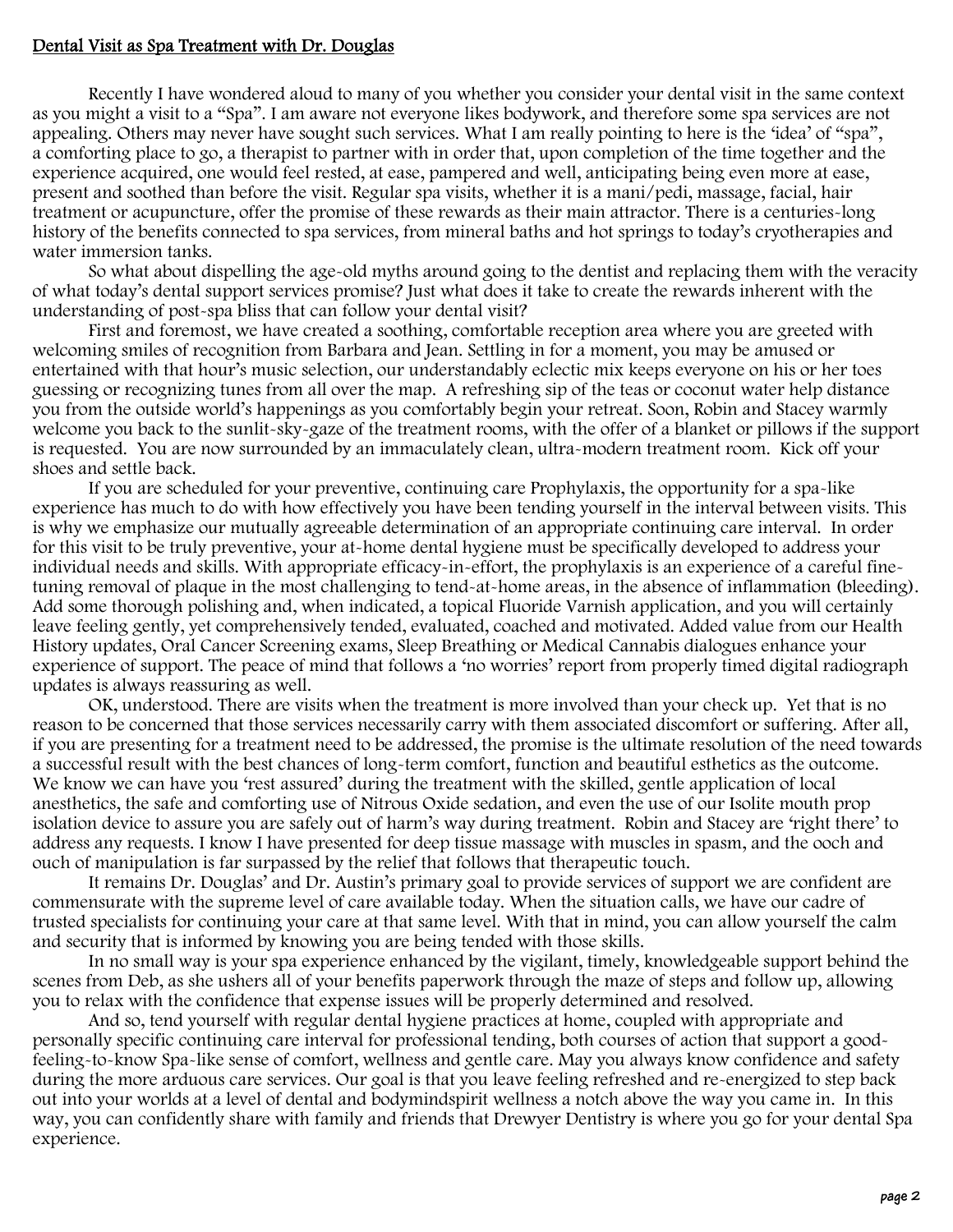## Delicious Appetizer and Dinner from Barb and Stacey

#### Barb's Best Greek Dip

One of my cousins brought this appetizer to a party – and it was a hit! I have made this recipe for several events now and it continues to get rave reviews, so I am happy to share it with all of you. Enjoy!

- 16 oz of Hummus
- 1 English cucumber chopped
- 2 tomatoes chopped
- 1 cup of Kalamata Greek olives chopped
- 1 can of artichoke hearts chopped
- 1 red pepper chopped
- 1 cup of crumbled Feta cheese

Layer these ingredients just as they are listed. Serve with Pita chips.

#### . . . . . . . . . . . . . . . . Stacey's Famous Brisket

It's a recipe that was passed down from my grandmother to my dad to me and now you! It is my favorite meal and I'm excited to continue passing this recipe along. Enjoy!

#### What you need:

6 to 8 lbs. of Flat Cut Beef Brisket

- 6 29oz cans of whole white potatoes
- 5 14.5oz cans of sliced carrots
- 5 bottles of chili sauce
- 1 white whole onion chopped into pieces
- 1 small bottle of caffeine free Diet Coke

Aluminum Foil

1 large oval foil roaster pan

Salt, Pepper, Paprika

#### Directions:

Heat oven to 400 Degrees.

Remove fat from both sides of the brisket (slice off the white part with a sharp knife)

Place brisket in the roasting pan and sprinkle paprika, salt, and pepper on both sides of the brisket.

Open all the cans of potatoes and carrots and drain the water out of them.

Pour the carrots and potatoes on top of the brisket Add the onion and chili sauce.

Pour about 2 Tbsp. of the Diet Coke over top of the brisket. Spread the mixture around using your hands and wrap foil over top as tight as you can. I use a couple of sheets to make sure its wrapped tight.

Put in the oven for approximately 5 hours.

After 2 hours take out of the oven and mix the sauce and vegetables.

Make sure the brisket (with sauce on top) is on top of the vegetables before putting back in the oven.

Don't forget to wrap it up tight again.

You will know the brisket is done when it falls off as you cut it.

If I could let you know.

- If I were the air, I would fill your breath.
- If I were the sun, I would light your way.
- If I were the moon, I would pull you close.
- If I were fire, I would warm your heart.
- If I were water, I would quench your desires.
- If I were the earth, I would hold you steady.
- I am all of those, and none.
- The creator made it so,
- I cannot be those.
- Unless we are one.
- Nici Repose



Thank you for the opportunity to be the provider of support for establishing and maintaining your dental wellness. We are requesting your support as well. We are currently accepting new patients. Would you be so kind as to have a conversation with family, friends, co-workers and neighbors about going to the dentist? Then, if we can be of support to them, please pass along our card.

 Our interconnection, our relatedness, is undeniable. Our ability to mutually support one another on our journeys is the greatest gift we can share.

Keep smiling.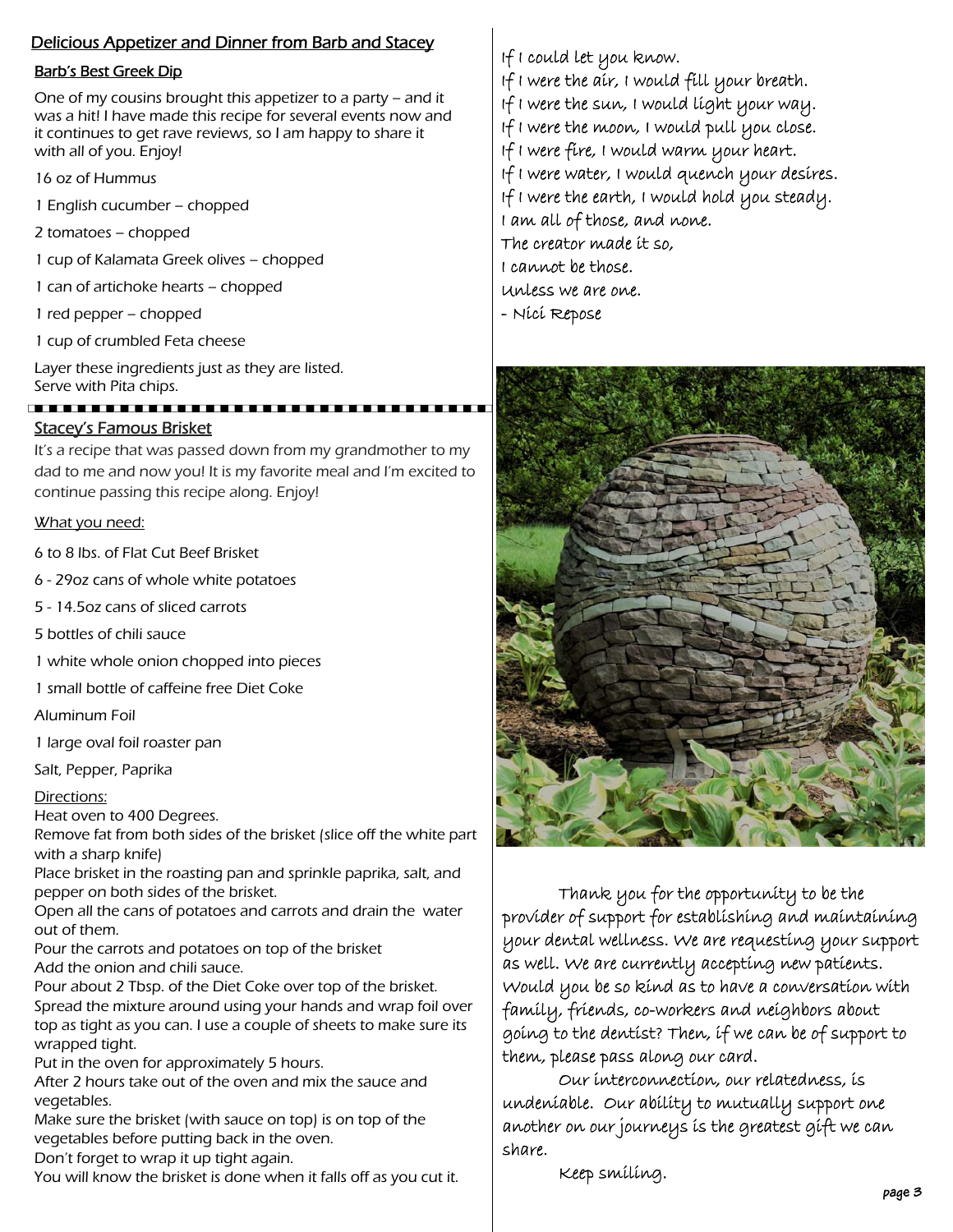# **Dr. Austin Requests Your Help With the Opioid Crisis**

Over the past couple of years we as dentists have been bombarded by news about the Opioid crisis in the United States. Not a week goes by where the American Dental Association (ADA) does not send out an email, magazine article or newsletter that mentions this important issue in healthcare. Recently, the House of Representatives were set to vote on more than 20 Bills to combat opioid addiction. A simple explanation of the issue: Over prescription of opioid containing pain medication can lead to abuse. Abuse leads to addiction and worse case death. This can happen by prescribing opioid pain medication in unnecessary situations or over prescribing so that unused opioids sit around our medicine cabinets within easy reach for someone else to abuse.

 A common addiction story starts with the use of prescription opioid pain pills whether prescribed to the abuser or not. If abused, these opioids cause a physical response in the human body that cause one to crave more of the drug. Soon the acquisition of more prescription opioid pills becomes too expensive or simply not available. By this time a person 's brain chemistry has been severely altered and they commonly turn to the easiest, cheapest way to get the high they crave. This high is commonly found in the stronger, cheaper and more dangerous street drugs like Heroine. Much of the illegal heroine found on the streets is laced with even more potent narcotics such as Fentanyl, which are often found in the blood streams of those who have overdosed. Think this is uncommon? Think again, start asking around your family and friends and it won't be long before you find someone who has been closely effected by a situation similar to the one above. Recent Studies found by the ADA have reported that ER visits for Opioid overdoses are on the rise throughout the country, and have increased by as much as 30% in the U.S. (ADA, Morning Huddle 3/8/2018). Often times the population most at risk for abusing opioid medications are our youth. A recent TIME article (6/2 Ducharme) sited an alarming statistic in which it was found that Opioids were Responsible for 1 in 5 Deaths Among Young Adults.

### So if not Opioids, then what?

 If you have had a toothache or if I have extracted a tooth for you here at Drewyer Dentistry you may have noticed that I have not sent you home with a prescription for an opioid. Instead I have advised taking a Non-steroidal Anti-Inflammatory, such as Ibuprofen (Advil) and if needed to combine with an Extra Strength Tylenol (Acetaminophen). This advisory of pain medication is usually accompanied by my explanation that research shows this is the best cocktail for tooth related pain.

#### Here is a broad guideline for treating Dental Pain:

 Start with 2 tablets of 200 mg Ibuprofen. If you are not feeling better after 4 hours take 3x 200mg Ibuprofen. If after 6 hours you are still not feeling better take a combination of 1 Extra Strength Tylenol and 3x 200mg Ibuprofen. After 6 more hours this recipe can be increased to 1 Extra Strength Tylenol combined with 4x 200 mg Ibuprofen every 6-8 hours.

 Keep in mind that this is a general guideline for dental pain and that consulting with us is always best. I generally individualize this regimen depending on our patient's specific needs. Not only does this pain regimen avoid the use of opioid containing pain medications, but it is backed by strong research. A recent New York Times article (4/25 Bakalar, Subscription Publication) reviewed multiple studies of medications that showed "over the counter pain pills are safer and more effective than prescription opioids for controlling the pain following dental procedures." A Case Western Reserve University study reported that "Opioids are not the most effective way to manage dental pain" and the Journal of the American Dental Association found that a combination of ibuprofen and acetaminophen (Tylenol) provides more effective pain relief. The American Dental Association's President Joseph P. Crowley has advised "that over-the-counter products are as effective or more effective than opioids to solve acute pain."

So, Dr. Austin here asking you to please help me in the effort to protect our community from the dangers of opioids.

#### Patients: here's what you can do:

-Dispose of all unused prescription medications. Find a local Drug Turn in Program, flush prescriptions down the toilet or throw away in the trash. Check out www.fda.gov/drugs.

- Next time you are given a prescription for pain medication, ask if there are any alternative pain control options besides opioids. Often times Doctors feel forced to prescribe opioids because that is what the public expects. As described above they are not always needed.

-Ask about side effects or dangers of the prescriptions you are given.

#### My Colleagues in Healthcare:

- Consider starting with Over-the-Counter Pain measures before utilizing opioids for pain management.

-When necessary to use opioids, consider writing for 3 days or less.

- -Register with and utilize Prescription Drug Monitoring Programs (PDMPs).
- -Educate patients on the dangers and side effects when prescribing opioids.

-Screen patients for abusive characteristics prior to prescribing.